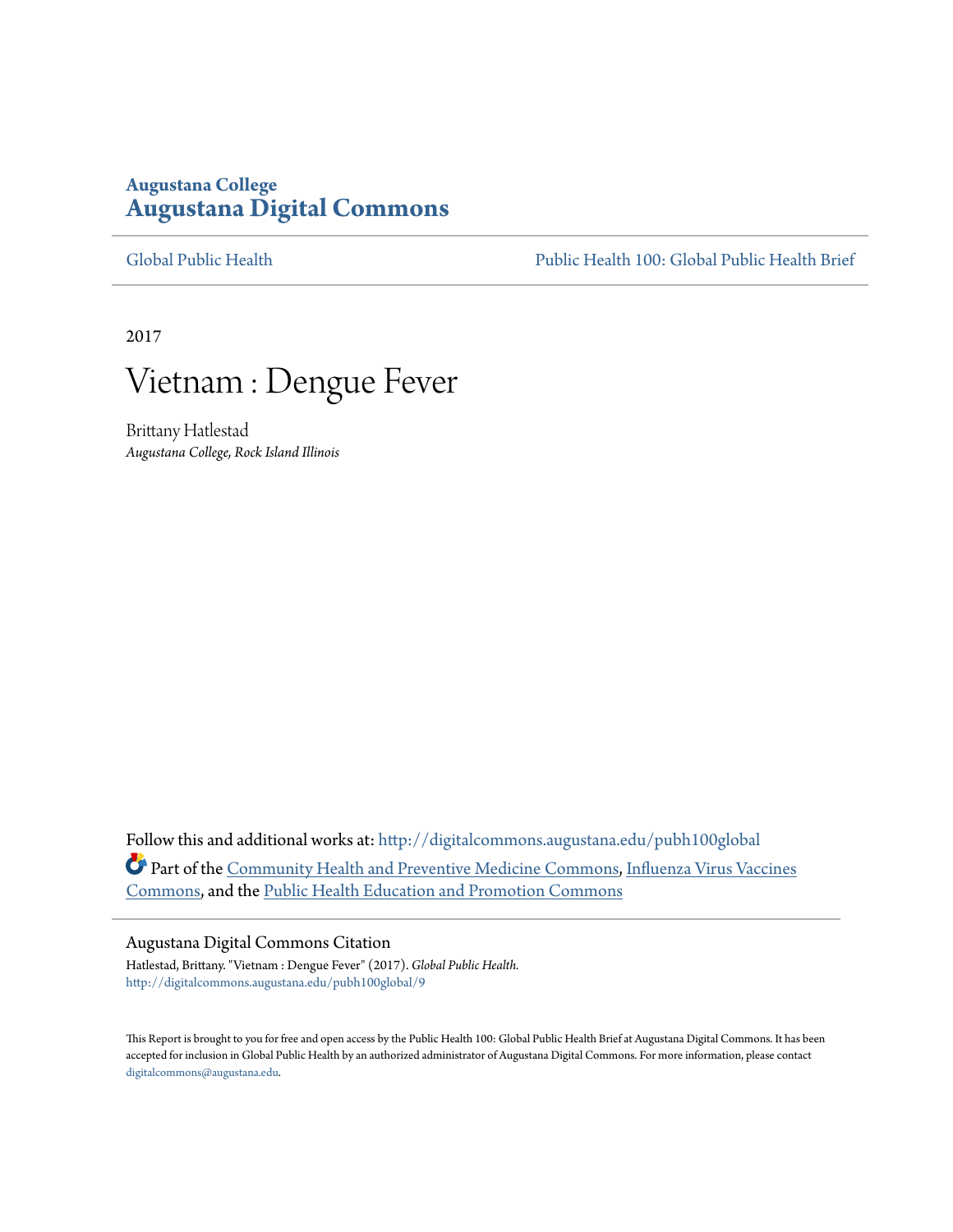

Population ≈ 95, 700, 000 people (WHO, 2017). Ethnic Makeup: Kinh (Viet) 85.7%, Tay 1.9%, Thai 1.8%, Muong 1.5%, Khmer 1.5%, Mong 1.2%, Nung 1.1%, Hoa 1%, other 4.3% (Central Intelligence Agency, 2017).

## **Political Structure**

- Vietnam is a socialist country under the leadership of the Vietnam Communist Party (Vietnam Embassy-USA, 2017).
- The National Assembly, which includes 498 members,has constitutional and legislative power and elects the President of the State and Prime Minister (Vietnam Embassy-USA, 2017).

# **Major Challenges**

- 1. **Internal Challenges**
	- Large gap in the health status between regions of the country and between different populations (WHO, 2017). This results in varying prevalence of dengue fever and treatment available.
	- Unrelated to dengue fever, Vietnam also struggles with determining the amount of government involvement in the economy and sustaining a multilateral foreign policy (Vu, 2015).

### 2. **External Challenges**

- In 2014, China's Haiyang Shiyou 981 drilling platform placed an oil rig in territorial waters (Ives, 2016).
- This sparked other investigations involving unannounced, state-sponsored Chinese flights through Vietnamese-administered airspace and destruction of a shipping vessels (Ives, 2016).

## **Dengue Fever in Vietnam**

- Dengue fever is a mosquito-borne viral disease which is a leading cause of illness and death in tropical and subtropical countries (Lee, Nguyen-Viet, Nam, Lee, Won, Duc, & Grace, 2017).
- Dengue fever is becoming a public health problem–especially in Vietnam–due to climate changes (temperature, precipitation, humidity) significant impact on vector populations (Lee et al., 2017).
- Vietnam has the highest number of dengue fever cases in the Western Pacific region (Lee et al., 2017).
- In 2016, there were approximately  $110,000$  cases of dengue fever and 40 deaths reported (Herriman, 2017).
- The cost of this treatment for 2015 totaled approximately 37,700 USD per patient (Vo, Phan, & Vo, 2017).

## **Epidemiology**

- Frequency:
	- Increased incidence rates were observed in the second half of each year–from May to December (Lee et al., 2017).
	- Sudden peaks in each province were assumed to be related to emergence of stereotypes or drop in herd immunity (Lee et al., 2017).
- Most affected groups:
	- Peri-urban/rural areas → poorly sanitized living conditions (Lee et al., 2017).
- Risk factors:
	- Not receiving adequate treatment in a timely manner (Vo et al., 2017).
	- Lack of reliable water supply (Lee et al., 2017).